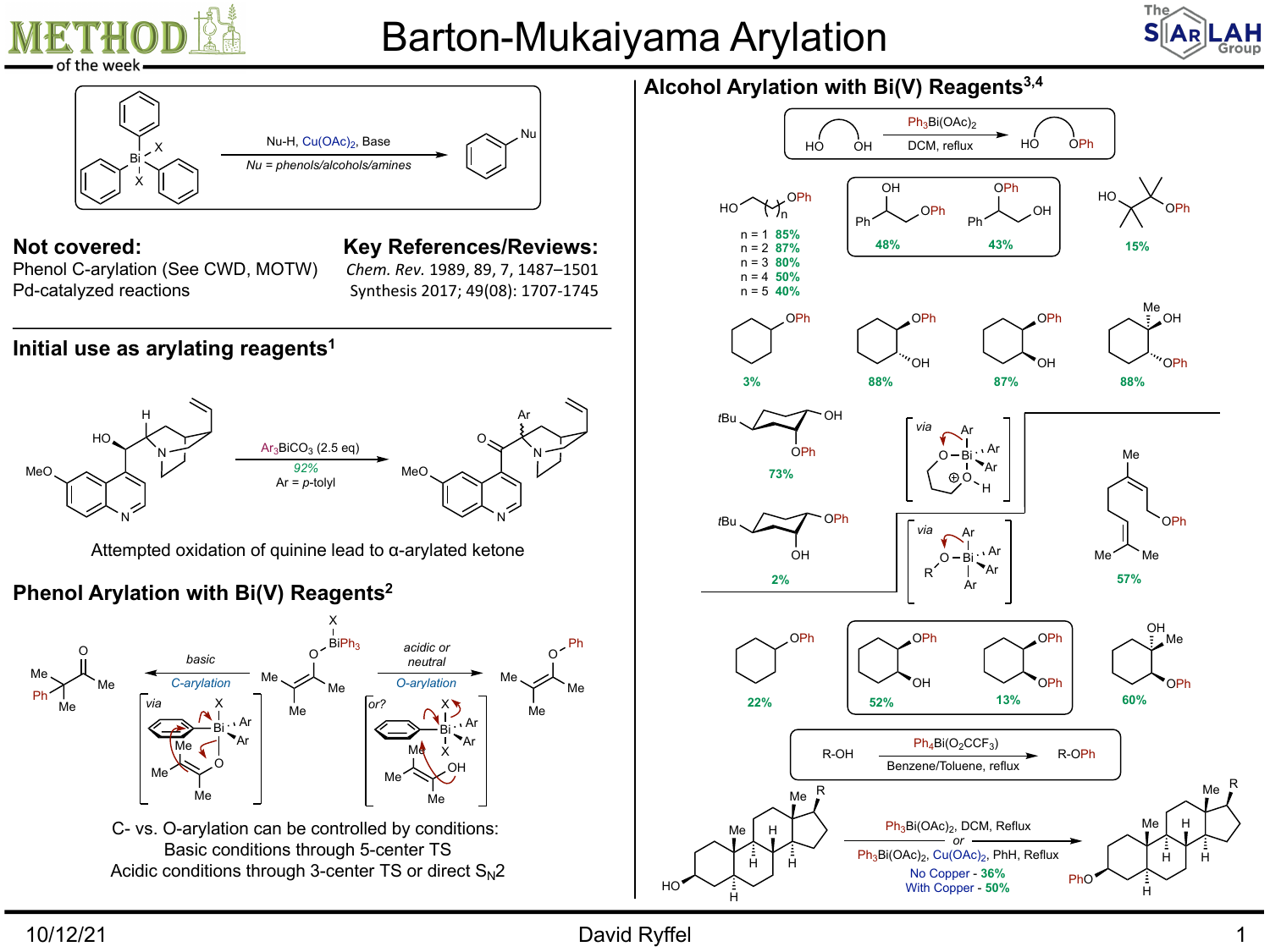

## Barton-Mukaiyama Arylation





10/12/21 David Ryffel 2